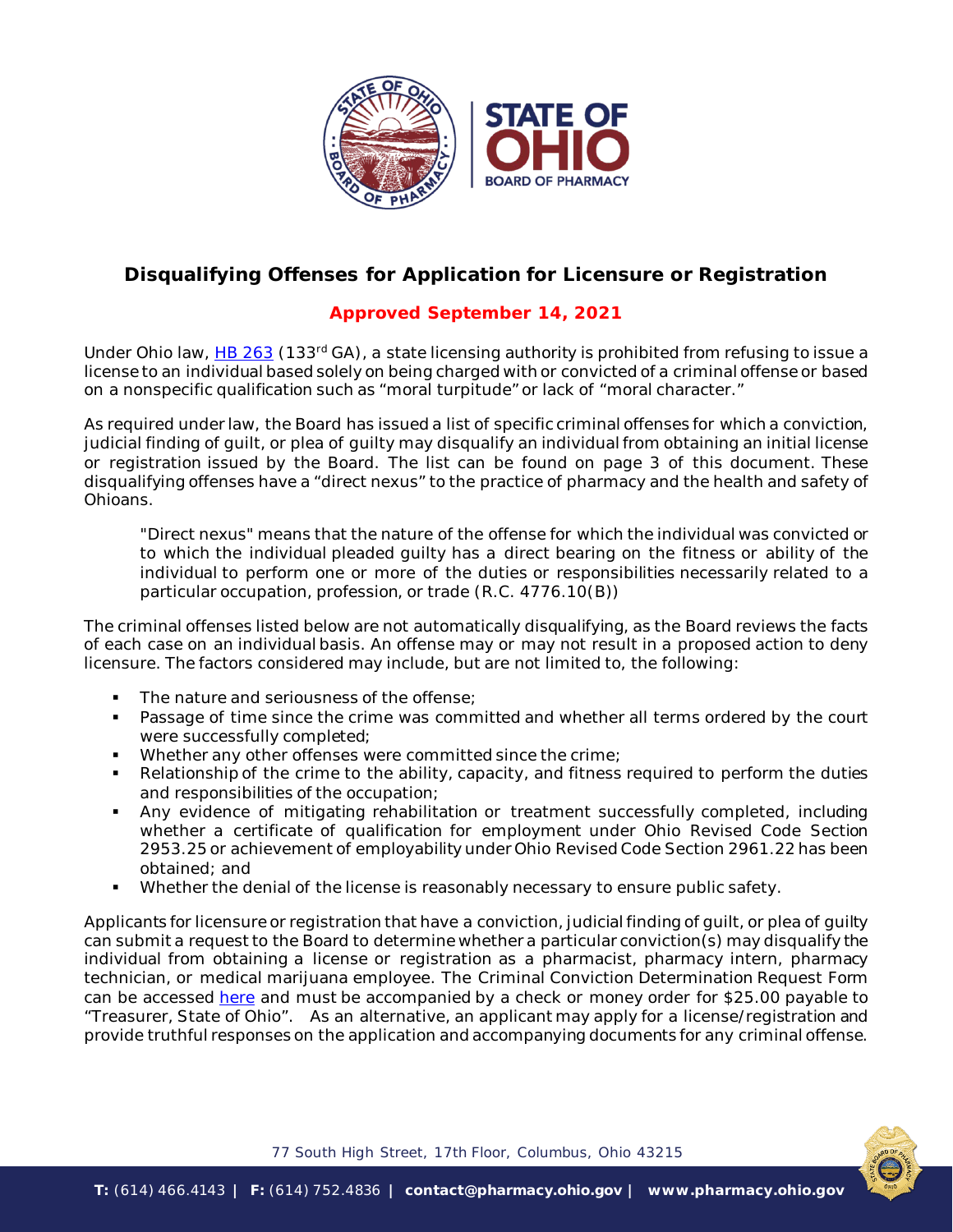## **\*List of Disqualifying Offenses as Approved by the Board (Rev. 9.13.21)**

**\*This list includes any existing or former criminal offense that is substantially equivalent to those explicitly contained in the list under municipal ordinances or laws of this state, any other state, or the United States, as required by division (B) of Section 9.79 of the Ohio Revised Code.** 

| <b>Offense</b>                                   | <b>Citation</b>                        |
|--------------------------------------------------|----------------------------------------|
| <b>Ethics Law offenses</b>                       | R.C. 102.99                            |
| <b>Structure a transaction</b>                   | R.C. 1315.53                           |
| <b>Commercial transaction offenses</b>           | R.C. 1315.99                           |
| <b>Aggravated murder</b>                         | R.C. 2903.01                           |
| <b>Murder</b>                                    | R.C. 2903.02                           |
| <b>Voluntary manslaughter</b>                    | R.C. 2903.03                           |
| <b>Involuntary manslaughter</b>                  | R.C. 2903.04                           |
| <b>Reckless homicide</b>                         | R.C. 2903.041                          |
| <b>Negligent homicide</b>                        | R.C. 2903.05                           |
| <b>Aggravated vehicular homicide</b>             | R.C. 2903.06                           |
| <b>Vehicular homicide</b>                        | R.C. 2903.06                           |
| Vehicular manslaughter                           | R.C. 2903.06                           |
| <b>Aggravated vehicular assault</b>              | R.C. 2903.08                           |
| <b>Vehicular assault</b>                         | R.C. 2903.08                           |
| <b>Felonious assault</b>                         | R.C. 2903.11                           |
| <b>Aggravated assault</b>                        | R.C. 2903.12                           |
| <b>Assault</b>                                   | R.C. 2903.13                           |
| <b>Negligent assault</b>                         | R.C. 2903.14                           |
| Permitting child abuse                           | R.C. 2903.15                           |
| Failing to provide for a functionally impaired   | R.C. 2903.16                           |
| person<br><b>Aggravated menacing</b>             | R.C. 2903.21                           |
| <b>Menacing by stalking</b>                      | R.C. 2903.211                          |
| Menacing                                         | R.C. 2903.22                           |
| Hazing                                           | R.C. 2903.31                           |
| <b>Female genital mutilation</b>                 | R.C. 2903.32                           |
| Patient abuse or neglect                         | R.C. 2903.34 (automatic revocation     |
|                                                  | pursuant to R.C. 2903.37, not impacted |
|                                                  | by HB 263)                             |
| <b>Patient endangerment</b>                      | R.C. 2903.341                          |
| Filing false patient abuse or neglect complaints | R.C. 2903.35                           |
| Kidnapping                                       | R.C. 2905.01                           |
| <b>Abduction</b>                                 | R.C. 2905.02                           |
| <b>Unlawful restraint</b>                        | R.C. 2905.03                           |
| <b>Criminal child enticement</b>                 | R.C. 2905.05                           |
| <b>Extortion</b>                                 | R.C. 2905.11                           |
| Coercion                                         | R.C. 2905.12                           |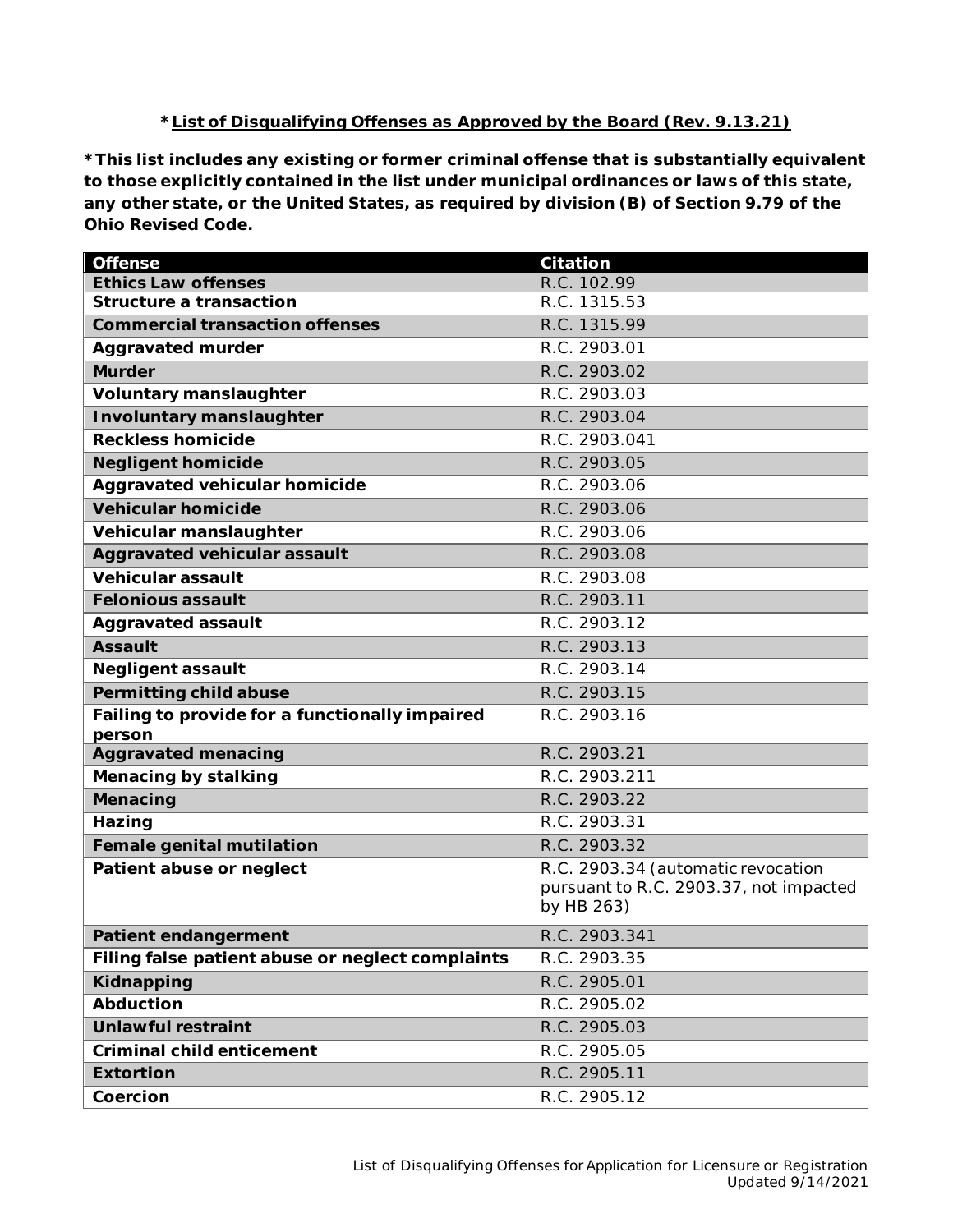| <b>Trafficking in persons</b>                                                                          | R.C. 2905.32            |
|--------------------------------------------------------------------------------------------------------|-------------------------|
| Rape                                                                                                   | R.C. 2907.02            |
| <b>Sexual battery</b>                                                                                  | R.C. 2907.03            |
| Unlawful sexual conduct with minor                                                                     | R.C. 2907.04            |
| Unlawful sexual conduct with minor                                                                     | R.C. 2907.04            |
| <b>Gross sexual imposition</b>                                                                         | R.C. 2907.05            |
| <b>Sexual imposition</b>                                                                               | R.C. 2907.06            |
| <b>Importuning</b>                                                                                     | R.C. 2907.07            |
| <b>Voyeurism</b>                                                                                       | R.C. 2907.08            |
| <b>Public indecency</b>                                                                                | R.C. 2907.09            |
| <b>Felony sexual penetration</b>                                                                       | R.C. 2907.12 (repealed) |
| Commercial sexual exploitation of a minor                                                              | R.C. 2907.19            |
| <b>Compelling prostitution</b>                                                                         | R.C. 2907.21            |
| <b>Promoting prostitution</b>                                                                          | R.C. 2907.22            |
| Enticement or solicitation to patronize a<br>prostitute                                                | R.C. 2907.23            |
| Procurement of a prostitute for another                                                                | R.C. 2907.23            |
| Inducing, enticing, or procuring engagement in<br>sexual activity for hire                             | R.C. 2907.231           |
| Disseminating matter harmful to juveniles                                                              | R.C. 2907.31            |
| <b>Pandering obscenity</b>                                                                             | R.C. 2907.32            |
| Pandering obscenity involving a minor or<br>impaired person                                            | R.C. 2907.321           |
| Pandering sexually oriented matter involving a<br>minor or impaired person                             | R.C. 2907.322           |
| Illegal use of minor or impaired person in<br>nudity-oriented material or performance                  | R.C. 2907.323           |
| Deception to obtain matter harmful to juveniles                                                        | R.C. 2907.33            |
| Compelling acceptance of objectionable<br>materials                                                    | R.C. 2907.34            |
| <b>Aggravated arson</b>                                                                                | R.C. 2909.02            |
| <b>Arson</b>                                                                                           | R.C. 2909.03            |
| <b>Disrupting public services</b>                                                                      | R.C. 2909.04            |
| Soliciting or providing support for act of<br>terrorism                                                | R.C. 2909.22            |
| <b>Making terroristic threat</b>                                                                       | R.C. 2909.23            |
| <b>Terrorism</b>                                                                                       | R.C. 2909.24            |
| Criminal possession of chemical, biological,<br>radiological, or nuclear weapon or explosive<br>device | R.C. 2909.26            |
| Criminal use of chemical, biological, radiological,<br>or nuclear weapon or explosive device           | R.C. 2909.27            |
| Illegal assembly or possession of chemicals or<br>substances for manufacture of prohibited<br>weapons  | R.C. 2909.28            |
| Money laundering in support of terrorism                                                               | R.C. 2909.29            |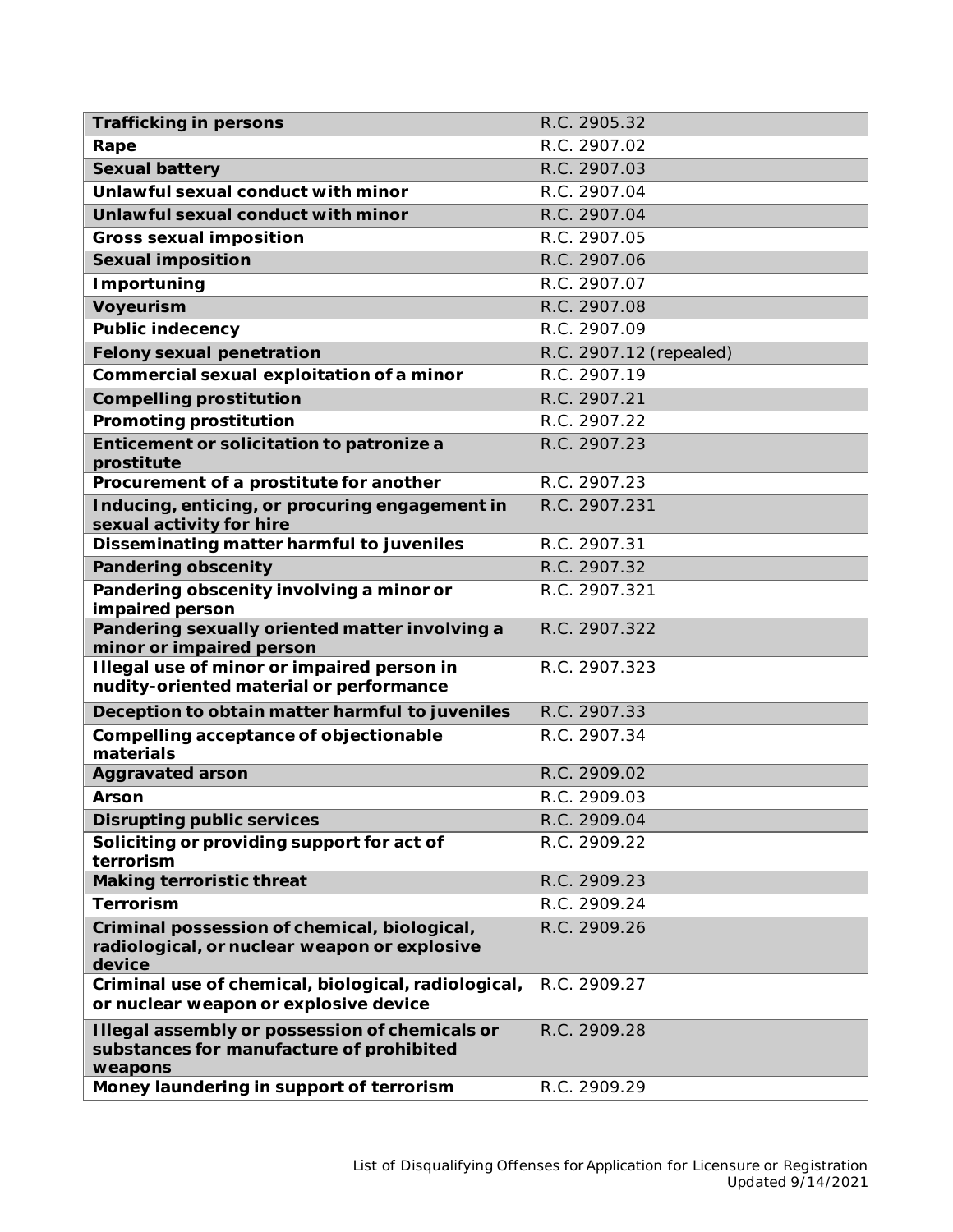| <b>Aggravated robbery</b>                                                                | R.C. 2911.01  |
|------------------------------------------------------------------------------------------|---------------|
| Robbery                                                                                  | R.C. 2911.02  |
| <b>Aggravated burglary</b>                                                               | R.C. 2911.11  |
| <b>Burglary</b>                                                                          | R.C. 2911.12  |
| <b>Breaking and entering</b>                                                             | R.C. 2911.13  |
| <b>Criminal trespass</b>                                                                 | R.C. 2911.21  |
| <b>Aggravated trespass</b>                                                               | R.C. 2911.211 |
| Safecracking                                                                             | R.C. 2911.31  |
| <b>Tampering with coin machines</b>                                                      | R.C. 2911.32  |
| <b>Theft</b>                                                                             | R.C. 2913.02  |
| Unauthorized use of vehicle                                                              | R.C. 2913.03  |
| Unauthorized use of property                                                             | R.C. 2913.04  |
| Possession or sale of unauthorized cable TV<br>device                                    | R.C. 2913.041 |
| <b>Telecommunications fraud</b>                                                          | R.C. 2913.05  |
| Unlawful use of telecommunications device                                                | R.C. 2913.06  |
| Passing bad checks                                                                       | R.C. 2913.11  |
| <b>Misuse of credit cards</b>                                                            | R.C. 2913.21  |
| Counterfeiting                                                                           | R.C. 2913.30  |
| Forgery                                                                                  | R.C. 2913.31  |
| <b>Criminal simulation</b>                                                               | R.C. 2913.32  |
| <b>Making or using slugs</b>                                                             | R.C. 2913.33  |
| <b>Trademark counterfeiting</b>                                                          | R.C. 2913.34  |
| <b>Medicaid fraud</b>                                                                    | R.C. 2913.40  |
| <b>Medicaid eligibility fraud</b>                                                        | R.C. 2913.401 |
| <b>Tampering with records</b>                                                            | R.C. 2913.42  |
|                                                                                          |               |
| <b>Illegally transmitting multiple commercial</b><br>electronic mail messages (spamming) | R.C. 2913.421 |
| Securing writings by deception                                                           | R.C. 2913.43  |
| Personating an officer                                                                   | R.C. 2913.44  |
| Unlawful display of law enforcement emblem                                               | R.C. 2913.441 |
| <b>Defrauding creditors</b>                                                              | R.C. 2913.45  |
| Illegal use of food stamps or WIC program<br>benefits                                    | R.C. 2913.46  |
| <b>Insurance fraud</b>                                                                   | R.C. 2913.47  |
| <b>Workers' compensation fraud</b>                                                       | R.C. 2913.48  |
| <b>Identity fraud</b>                                                                    | R.C. 2913.51  |
| <b>Receiving stolen property</b>                                                         | R.C. 2913.51  |
| <b>Cheating - corrupting sports</b>                                                      | R.C. 2915.05  |
| <b>Inciting violence</b>                                                                 | R.C. 2917.01  |
| <b>Aggravated riot</b>                                                                   | R.C. 2917.02  |
| Riot                                                                                     | R.C. 2917.03  |
| Misconduct at emergency                                                                  | R.C. 2917.13  |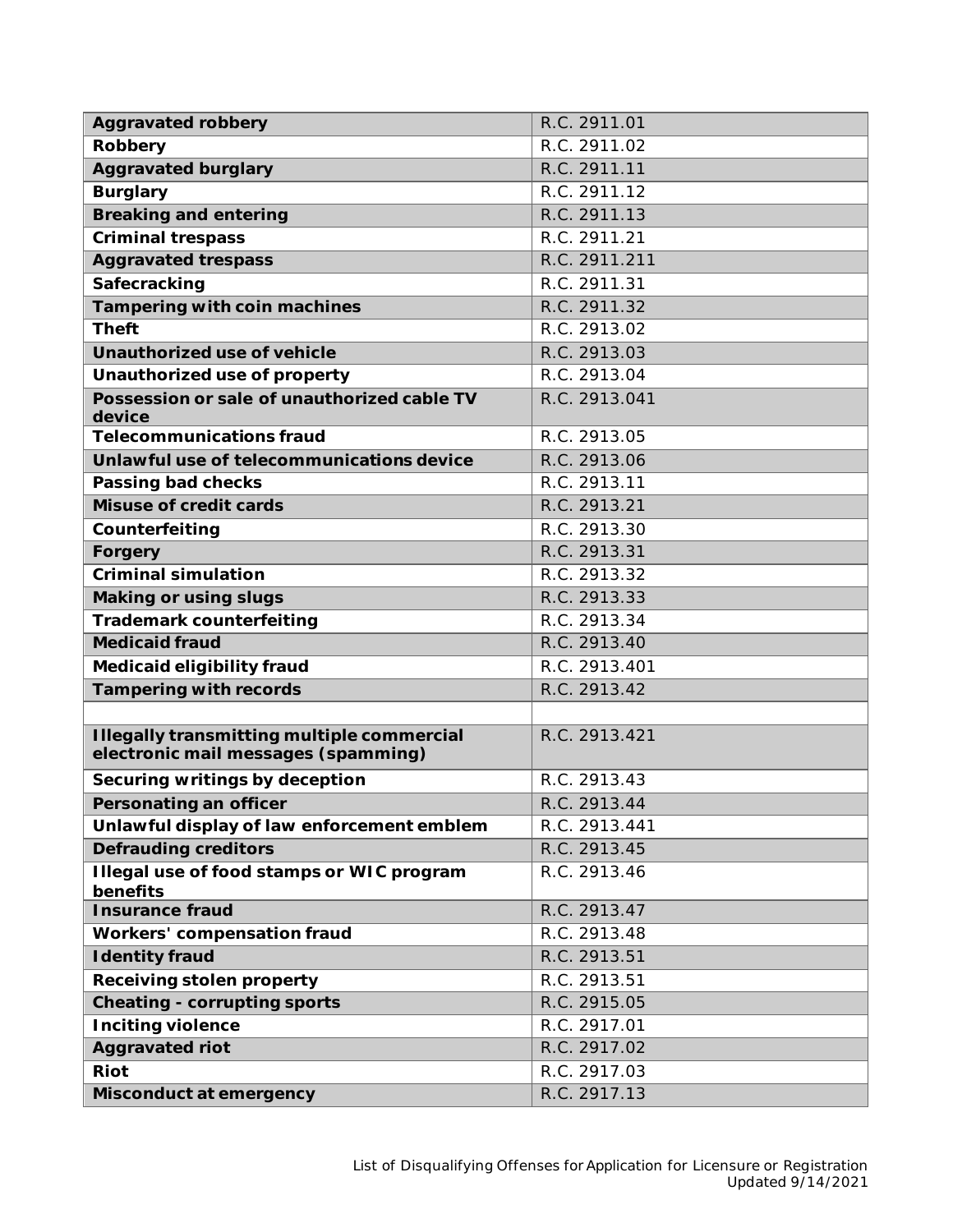| <b>Telecommunications harassment</b>                                                                                                                | R.C. 2917.21   |
|-----------------------------------------------------------------------------------------------------------------------------------------------------|----------------|
| Dissemination of image of another person                                                                                                            | R.C. 2917.211  |
| <b>Inducing panic</b>                                                                                                                               | R.C. 2917.31   |
| <b>Making false alarms</b>                                                                                                                          | R.C. 2917.32   |
| Unlawful possession or use of a hoax weapon of<br>mass destruction                                                                                  | R.C. 2917.33   |
| <b>Improperly handling infectious agents</b>                                                                                                        | R.C. 2917.47   |
| Unlawful distribution of an abortion-inducing<br>drug                                                                                               | R.C. 2919.123  |
| <b>Endangering children</b>                                                                                                                         | R.C. 2919.22   |
| Contributing to unruliness or delinquency of a<br>child                                                                                             | R.C. 2919.24   |
| <b>Domestic Violence</b>                                                                                                                            | R.C. 2919.25   |
| <b>Bribery</b>                                                                                                                                      | R.C. 2921.02   |
| <b>Intimidation</b>                                                                                                                                 | R.C. 2921.03   |
| Intimidation of attorney, victim, or witness                                                                                                        | R.C. 2921.04   |
| <b>Retaliation</b>                                                                                                                                  | R.C. 2921.05   |
| Perjury                                                                                                                                             | R.C. 2921.11   |
| <b>Tampering with evidence</b>                                                                                                                      | R.C. 2921.12   |
| <b>Falsification</b>                                                                                                                                | R.C. 2921.13   |
| Compounding a crime                                                                                                                                 | R.C. 2921.21   |
| <b>Obstructing official business</b>                                                                                                                | R.C. 2921.31   |
| <b>Obstructing justice</b>                                                                                                                          | R.C. 2921.32   |
| <b>Resisting arrest</b>                                                                                                                             | R.C. 2921.33   |
| <b>Escape</b>                                                                                                                                       | R.C. 2921.34   |
| Aiding escape or resistance to lawful authority                                                                                                     | R.C. 2921.35   |
| Illegal conveyance of weapons, drugs, or other<br>prohibited items into grounds of detention<br>facility or institution                             | R.C. 2921.36   |
| Theft in office                                                                                                                                     | R.C. 2921.41   |
| Conspiracy                                                                                                                                          | R.C. 2923.01   |
| <b>Attempt</b>                                                                                                                                      | R.C. 2923.02   |
| <b>Complicity</b>                                                                                                                                   | R.C. 2923.03   |
| <b>Carrying concealed weapons</b>                                                                                                                   | R.C. 2923.12   |
| <b>Falsification of concealed handgun license</b>                                                                                                   | R.C. 2923.1211 |
| Illegal conveyance or possession of deadly<br>weapon or dangerous ordinance or of object<br>indistinguishable from firearm in school safety<br>zone | R.C. 2923.122  |
| Illegal conveyance of deadly weapon or<br>dangerous ordinance into courthouse                                                                       | R.C. 2923.123  |
| Having weapons under disability                                                                                                                     | R.C. 2923.131  |
| Possession of deadly weapon while under<br>detention                                                                                                | R.C. 2923.131  |
| Using weapons while intoxicated                                                                                                                     | R.C. 2923.15   |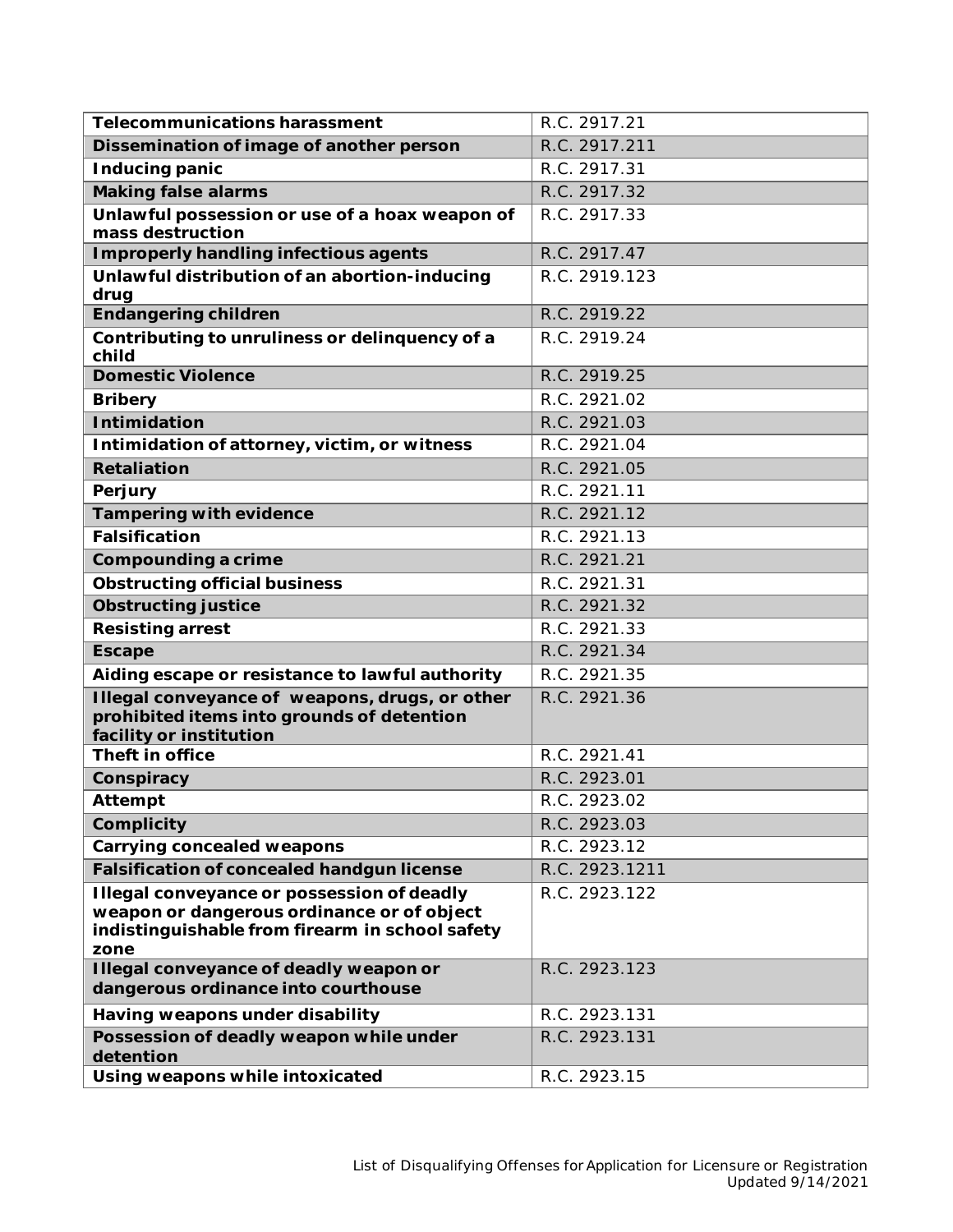| Improperly discharging firearm at or into a                                                          | R.C. 2923.161 |
|------------------------------------------------------------------------------------------------------|---------------|
| habitation, in a school safety zone, or with intent<br>to cause harm or panic to persons in a school |               |
| building or at a school function                                                                     |               |
| Discharge of firearm on or near prohibited<br>premises                                               | R.C. 2923.162 |
| <b>Illegally manufacturing or possessing explosives</b>                                              | R.C. 2923.17  |
| Unlawful possession of dangerous ordinance                                                           | R.C. 2923.17  |
| Failure to secure dangerous ordnance                                                                 | R.C. 2923.19  |
| Unlawful transaction in weapons                                                                      | R.C. 2923.20  |
| Improperly furnishing firearms to minor                                                              | R.C. 2923.21  |
| <b>Possessing criminal tools</b>                                                                     | R.C. 2923.24  |
| Hidden compartments in vehicles                                                                      | R.C. 2923.241 |
| Engaging in pattern of corrupt activity                                                              | R.C. 2923.32  |
| Participating in criminal gang                                                                       | R.C. 2923.42  |
| Corrupting another with drugs                                                                        | R.C. 2925.02  |
| Aggravated trafficking in drugs                                                                      | R.C. 2925.03  |
| <b>Trafficking in drugs</b>                                                                          | R.C. 2925.03  |
| <b>Illegal cultivation of marihuana</b>                                                              | R.C. 2925.04  |
| <b>Illegal manufacture of drugs</b>                                                                  | R.C. 2925.04  |
| Illegal assembly or possession of chemicals for<br>manufacture of drugs                              | R.C. 2925.041 |
| Aggravated funding of drug or marihuana<br>trafficking                                               | R.C. 2925.05  |
| Funding of drug or marihuana trafficking                                                             | R.C. 2925.05  |
| Illegal administration or distribution of anabolic<br>steroids                                       | R.C. 2925.06  |
| Unapproved drugs - dangerous drugs offense<br>involving in livestock                                 | R.C. 2925.09  |
| <b>Possession of controlled substances</b>                                                           | R.C. 2925.11  |
| Possessing drug abuse instruments                                                                    | R.C. 2925.12  |
| Permitting drug abuse                                                                                | R.C. 2925.13  |
| Dealing in drug paraphernalia                                                                        | R.C. 2925.14  |
| Illegal advertising of drug paraphernalia                                                            | R.C. 2925.14  |
| Illegal use or possession of drug paraphernalia                                                      | R.C. 2925.14  |
| Selling drug paraphernalia to juveniles                                                              | R.C. 2925.14  |
| Illegal use or possession of marihuana drug<br>paraphernalia                                         | R.C. 2925.141 |
| Deception to obtain a dangerous drug                                                                 | R.C. 2925.22  |
| <b>Illegal processing of drug documents</b>                                                          | R.C. 2925.23  |
| <b>Tampering with drugs</b>                                                                          | R.C. 2925.24  |
| <b>Abusing harmful intoxicants</b>                                                                   | R.C. 2925.31  |
| Improperly dispensing or distributing nitrous<br>oxide                                               | R.C. 2925.32  |
| <b>Trafficking in harmful intoxicants</b>                                                            | R.C. 2925.32  |
| Possessing nitrous oxide in motor vehicle                                                            | R.C. 2925.33  |